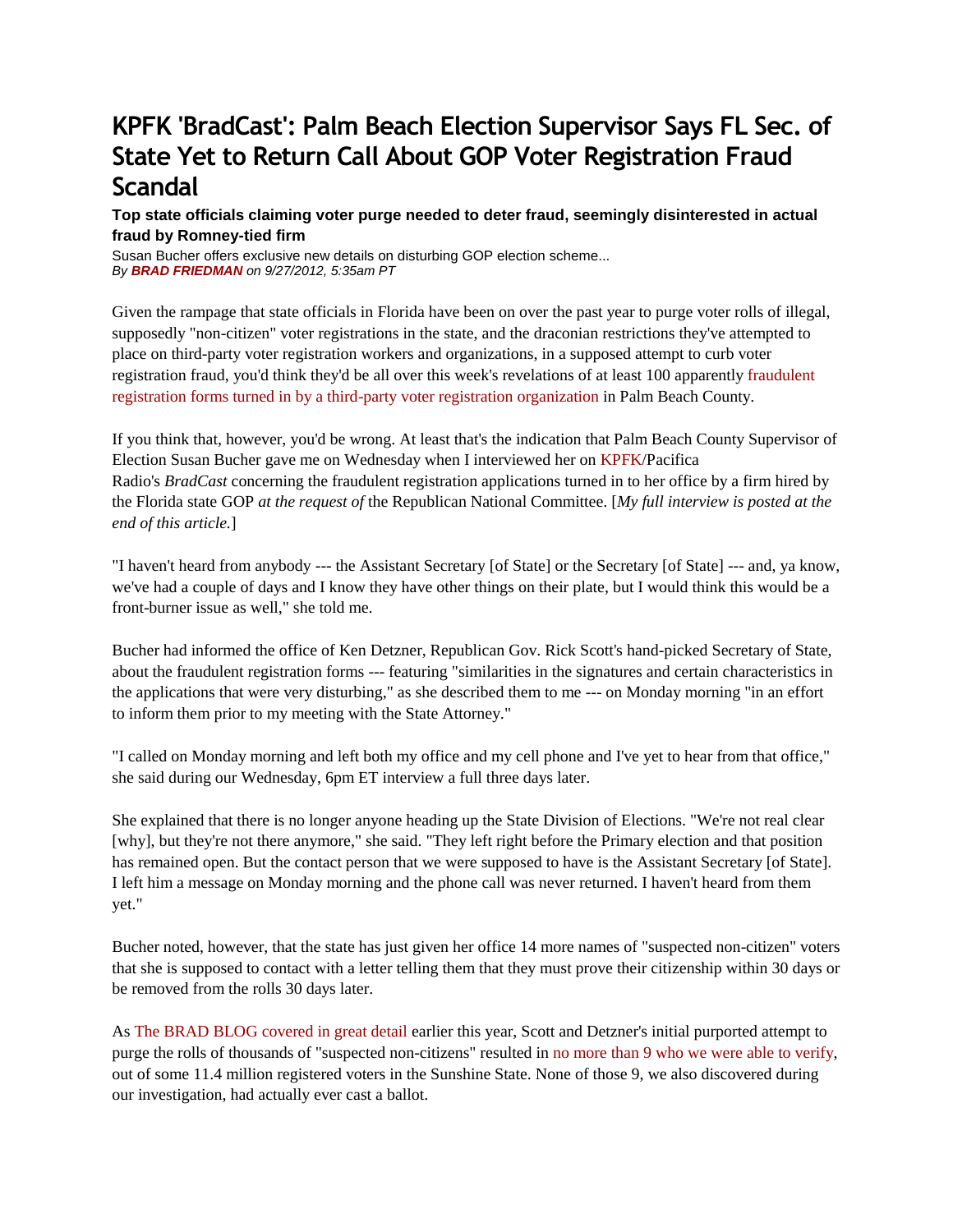"It does not appear that we're going to be able to get to this [new] list and do anything with these voters until after the November 6th election based on the days that we have left," she explained. And yet, the state Republican officials seemed to show little concern about more than 100 cases of demonstrably fraudulent registration forms turned into her office.

Perhaps that's because they were turned in by Strategic Allied Consulting, the shady firm hired by the Republican Party of Florida (RPOF), operating in a number of key battleground states, and owned by Mitt Romney's paid political consultant Nathan Sproul, a man with a long history of allegedly destroying and defrauding Democratic registration forms in election after election, in state after state, year after year, as we explained in [our detailed Tuesday morning report](http://www.bradblog.com/?p=9586) describing the latest FL GOP Voter Registration Fraud Scandal as it first broke...

After Bucher turned over the registration applications in question to the FL State Attorney on Monday, the RPOF announced they were firing the group who they had paid some \$1.3 million for voter registration services --- their largest expenditure so far this election cycle.

Bucher offered more details during our interview about the flaws discovered in the GOP voter registration applications she turned over to state law enforcement on Monday. "In some cases they were moving voters," she said, "sometimes to commercial buildings or addresses. In some places they were changing political parties."

I asked what sort of havoc and/or disenfranchisement that sort of registration tampering could have on voters during the November Presidential election in Palm Beach, as well as in the rest of Florida, and even in the other states --- all key battlegrounds like North Carolina, Virginia, Nevada and Colorado --- where Strategic Allied Consulting is still believed to be operating.

"If they're changing your address from your real address, and you did not submit that, somebody was submitting it on your behalf in a false manner, then on Election Day you will not appear on the voter rolls and you're going to have vote a provisional ballot and the law says that if you don't go to the correct polling location on Election Day and you vote a provisional ballot, we can't open the envelope and count your ballot."

That could disenfranchise voters in Palm Beach, elsewhere in Florida, or in the other states where Republicans continue to employ the group, and where they may be carrying out similar schemes.

"It's certainly very concerning as we move towards the registration deadline in a very important Presidential Election in the swing-state of Florida," Bucher says.

She told me she still has many concerns that there could be other bad registrations already entered into the system which didn't get caught --- both in her county and elsewhere --- so, she urged voters to check their registrations with the county.

"If you provided a form to a third-party voter registration group recently, or if you just want to verify that your information is correct, either call us or go on our website [\(PBCElections.org\)](http://pbcelections.org/) where you can make sure and verify your information. We want to urge anybody who thinks their registration may be in question, or if they provided a form through a third-party voter registration organization, that if they have concerns, we want them to either look it up on the website or give us a call."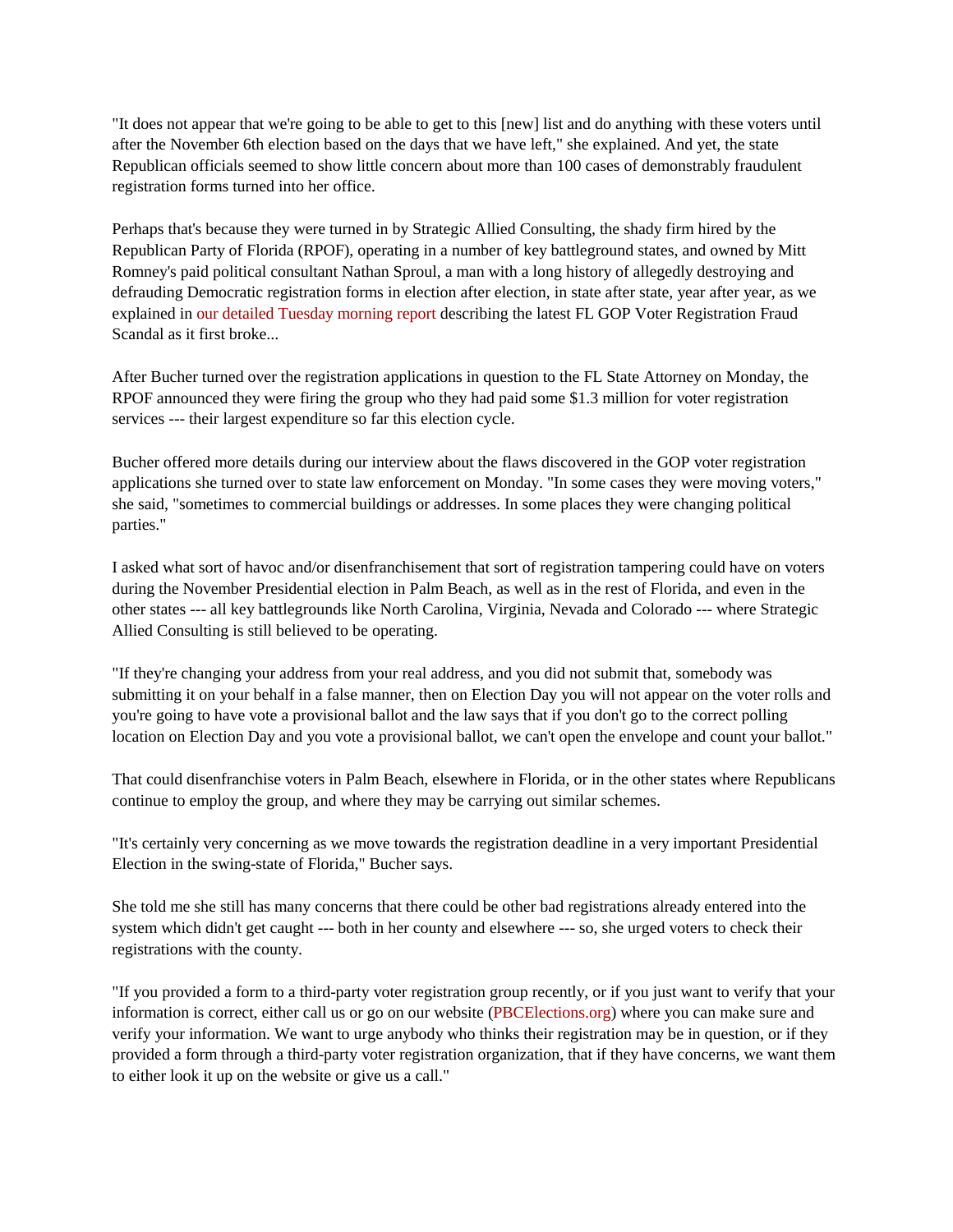She's concerned, but state Republican officials seem to be far less so.

Though she wouldn't elaborate, Bucher seemed to indicate during our interview that, in addition to the lack of response from the Sec. of State's office, the State Attorney was treating the matter with less urgency than she might have expected.

On Monday, during her meeting with FL State Attorney Peter Antonacci and Chief Assistant State Attorney Paul Zacks, Bucher was surprised to learn that "it would be a longer process than I really expected".

Wasn't the State Attorney as concerned as she was about the broad implications of the statewide voter registration effort by the Republican Party's contractor resulting in potential disenfranchisement all across the state? Wouldn't they want to be combing over all of the new registration records with urgency to determine if there isn't still more fraud that has yet to be discovered?

"I certainly would have hoped so," she responded tersely.

When I pressed for more of an explanation, she said: "We gave them the records and the documents and it just seems like it was going to take them a really long time and I'm very concerned because we have a deadline for accurate voter registrations and it's October 9th and we're headed to a Presidential election and we want to make sure that all of our voters that are eligible have the ability to come into their regular polling location and vote a regular ballot. We know that provisional ballots are difficult and in the 2008 general election we had over 35,000 provisional ballots and only 48% of them were counted. And we certainly don't want to end up with that kind of situation in the swing-state of Florida."

As I detailed in [my report on late Tuesday/early Wednesday,](http://www.bradblog.com/?p=9586) what appears to be happening in Palm Beach County is the very same thing that Republicans had*claimed*, inaccurately, that the group ACORN had been doing years ago. Though, as The Nation's [Lee Fang pointed](http://www.thenation.com/blog/170198/gop-quietly-hires-firm-tied-voter-fraud-scandal-work-battleground-states) out while covering the FL GOP Voter Registration Fraud Scandal late Wednesday night, during a 2009 Congressional hearing on voter suppression, even Republican Utah Congressman Chris Cannon was honest enough to point out that "The difference between ACORN and [Nathan] Sproul is that ACORN doesn't throw away or change registration documents after they have been filled out."

Moreover, as I noted again during the KPFK interview with Bucher, ACORN also verified each registration for validity before turning them in, flagged those which appeared to be fraudulent, and turned in the names of the workers who defrauded them to officials.

Bucher says Sproul's Strategic Allied Consulting and the FL GOP, while assuring her that they were doing exactly that, apparently did not.

"We got some registration forms that are Florida voter registration forms and they were trying to register voters in different states --- New Jersey and Connecticut and Michigan --- and you can't just put somebody's name on a Florida voter registration and have it be valid in a different state," she said. "So, I question whether anybody even looked at these."

She also responded to a few of my questions on one other disturbing matter, with perhaps even larger national implications, which occurred in Palm Beach County earlier this year. In municipal elections last March, the paper ballot optical-scan system used to tally results in her county (the exact same ones used in hundreds of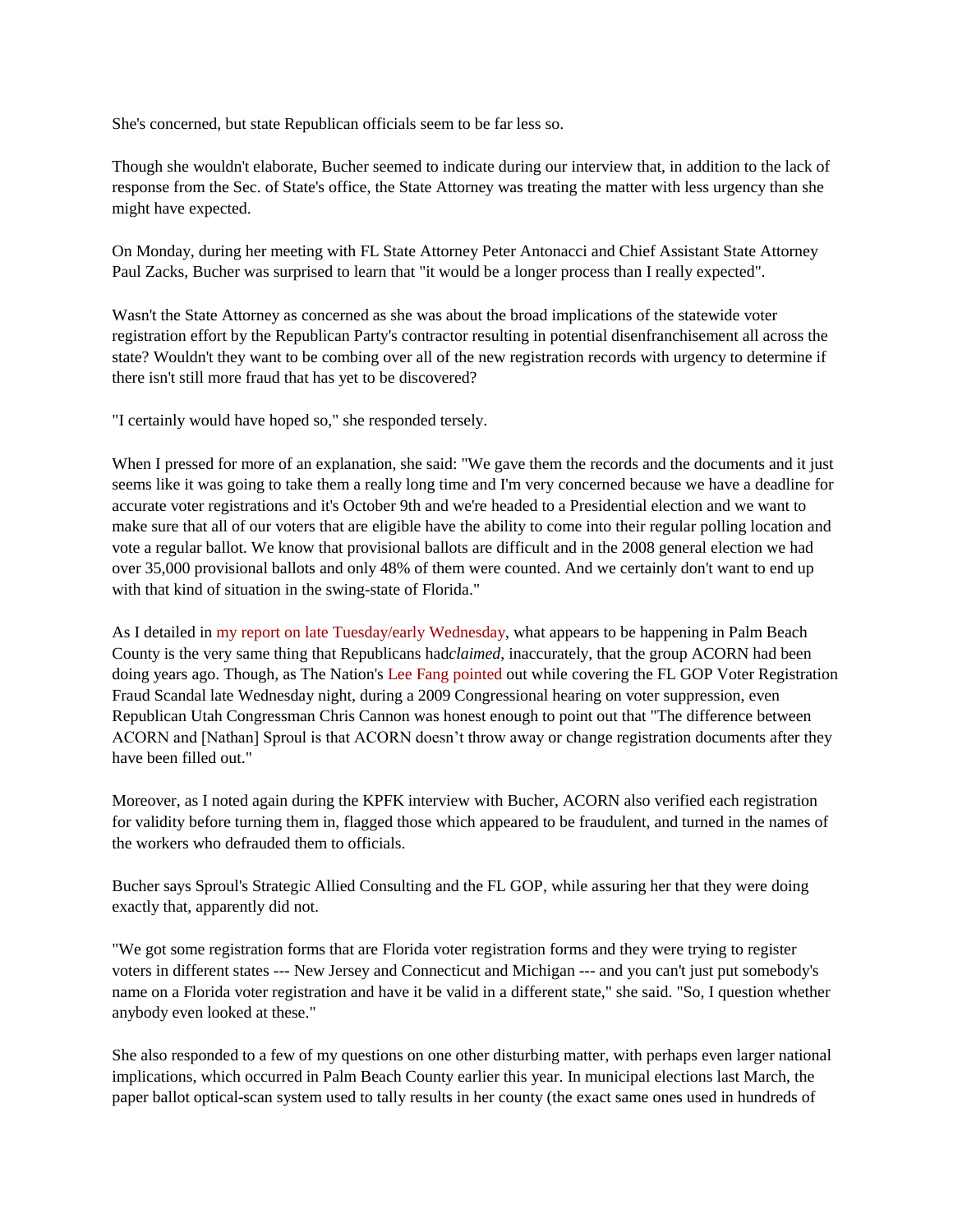others across the nation) declared the results of three different races incorrectly, naming two losing candidates as "winners" in two different cases.

As [The BRAD BLOG reported at the time,](http://www.bradblog.com/?p=9221) the failure was only discovered thanks to a manual spot-check of paper ballots by Bucher's office after the elections. A [full hand-count of all of the paper ballots](http://www.bradblog.com/?p=9224) in the election was subsequently required to determine the *actual* winners of the contests.

Those same optical-scan computers, made by Sequoia Voting Systems, which is now owned by the Canadianowned Dominion Voting, are used in some 285 jurisdictions across the country, [according to Verified Voting's](http://verifiedvoting.org/verifier/searched.php?ec=allall&state=AS&equipment_type%5b%5d=All+Types&vendor%5b%5d=Sequoia+Voting+Systems&model%5b%5d=All+Models&vvpat=all&submit=Search&rowspp=20000&topicText=&stateText=)  [database,](http://verifiedvoting.org/verifier/searched.php?ec=allall&state=AS&equipment_type%5b%5d=All+Types&vendor%5b%5d=Sequoia+Voting+Systems&model%5b%5d=All+Models&vvpat=all&submit=Search&rowspp=20000&topicText=&stateText=) including Arizona, California, Colorado, Florida, Idaho, Illinois, Louisiana, Michigan, Missouri, New Jersey, Oregon, Pennsylvania, Virginia and almost all of Wisconsin, where they were used during the [still-unverified June 5th recall election of Gov. Scott Walker.](http://www.bradblog.com/?p=9332)

Similarly flawed optical-scan systems made by other companies are used to tally ballots almost everywhere else (at least where 100% unverifiable touch-screen systems are not used.)

In most of those states and, indeed, across all of Wisconsin, the "winners" of elections will be declared on the night of the November 6th Presidential Election, without bothering to have verified that even one of the paper ballots tallied by oft-failed, easily-manipulated systems has been recorded accurately.

While Bucher told me that the company admitted the failure was due to a flaw in all versions of their software, even after upgrading recently, the same issued that caused the problem in March occurred again during the August state primary election.

[The BRAD BLOG has long warned](http://www.bradblog.com/?p=7417) of this very serious concern. Few, if any, elected officials in a position to do anything about it, on either side of the aisle, have shown much concern.

Bucher, however, remains concerned, but determined to take all necessary steps to ensure that voters in her county, at least, can have confidence in the results reported by the electronic systems.

"Ya know, I've been a Supervisor only four years," she told me, "but I've been involved in the process for a really long time and you know I'm not somebody who goes out there and says 'Trust me, trust me! Ya know me, I'm a good guy!' I think that we have the responsibility to the voters, and most particularly in Florida, and especially in Palm Beach County, to have to *prove* it. You have to make sure that you can prove your results. And if somebody wants to come and see, you should open up and have complete transparency and be able to prove it. And so that's what we're working hard to do."

**\* \* \***

My complete interview with Palm Beach County Supervisor of Election Susan Bucher --- along with a bit more on this scandal and its potential direct ties to th[eGOP voter registration worker caught on a disturbing](http://www.bradblog.com/?p=9583)  [video in CO](http://www.bradblog.com/?p=9583) over the weekend screening out Obama supporters before allowing them to register (I hope to have even more on that soon) --- follows below, during the first half of Wednesday's *BradCast*on KPFK.

In the last part of the show, Desi Doyen joins me to discuss (okay, rant about) [her very personal perspective](http://www.bradblog.com/?p=9576) on Sen. Scott Brown's (R-MA) attack on Elizabeth Warren's Cherokee family heritage during their first debate last week, as well as for our latest *[Green News Report](http://greennews.bradblog.com/)*.